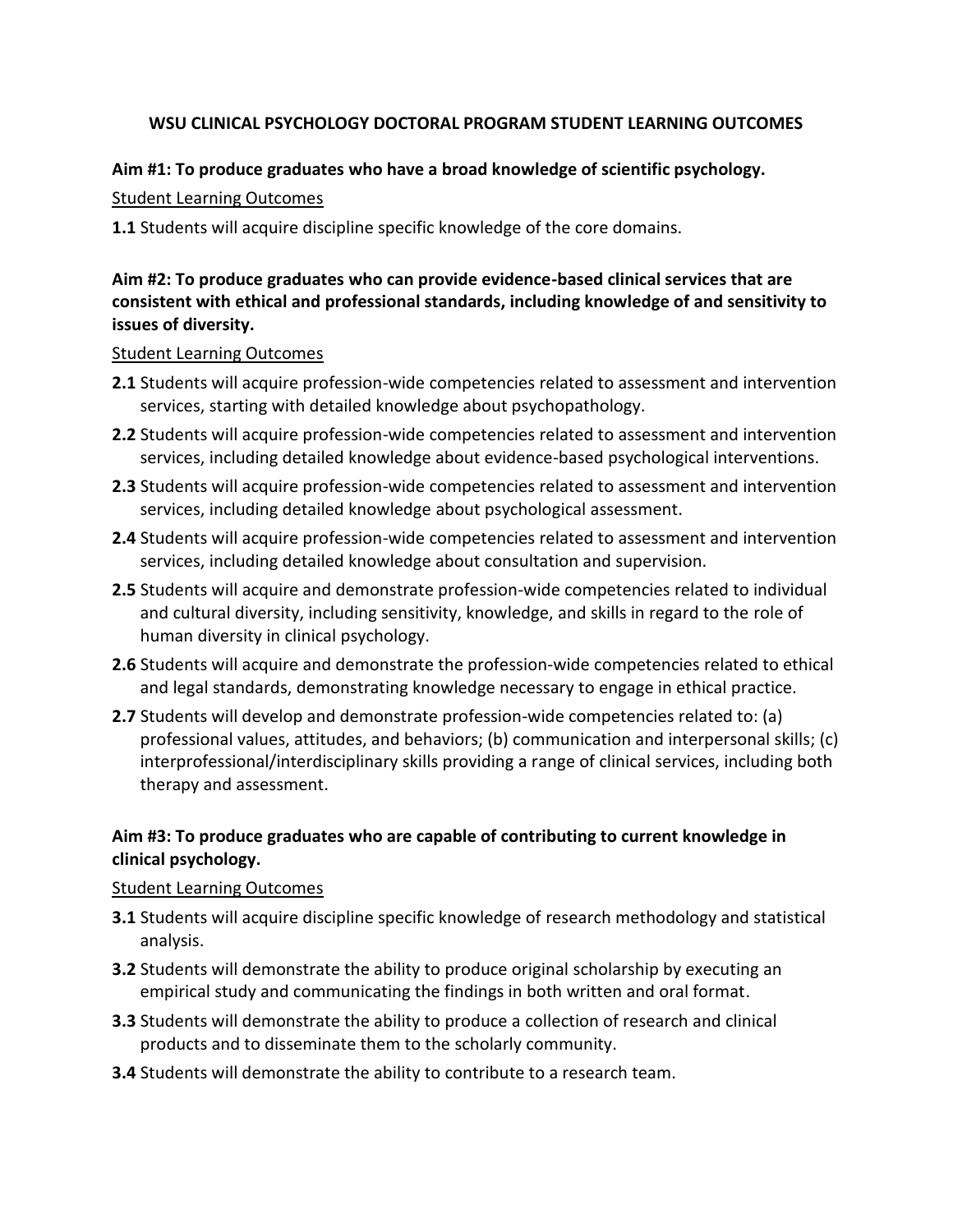# **WSU CLINICAL PSYCHOLOGY DOCTORAL PROGRAM STUDENT LEARNING OUTCOMES Competencies, Outcome Measurement, and Minimum Level of Achievement Expected**

## **Aim #1:** To produce graduates who have a broad knowledge of scientific psychology.

**Student Learning Outcome 1.1:** Students will acquire discipline specific knowledge of the core domains.

#### **Competencies:**

- 1. Students will master academic material concerning the biological bases of behavior.
- 2. Students will master academic material concerning the cognitive bases of behavior.
- 3. Students will master academic material concerning the affective bases of behavior.
- 4. Students will master academic material concerning social bases of behavior.
- 5. Students will master academic material concerning human development.
- 6. Students will master academic material concerning history and systems of psychology.
- 7. Students will demonstrate the ability to integrate knowledge across two or more basic discipline-specific content areas in an advanced way.

#### **Measurement of Outcomes and Minimum Level of Achievement (MLA) for Competency**:

- Students must earn a minimum of a B- in each of the following core courses to demonstrate minimum level of achievement (MLA) for the competencies. Competency is assessed in a variety of ways in these courses, with most courses using some combination of tests, term papers, and class projects/presentations. The courses that fulfill each respective area are as follows:
	- o Biological bases of behavior: PSYCH 575: Foundations of Neuropsychology;
	- $\circ$  Cognitive bases of behavior: PSYCH 592: Cognition and Affective Basis of Behavior;
	- o Affective bases of behavior: PSYCH 592: Cognition and Affective Basis of Behavior;
	- o Social bases of behavior: PSYCH 550: Social Psychology;
	- o Human development: PSYCH 518: Lifespan Developmental Psychology;
	- o History and systems: PSYCH 504: History of Psychology: Theoretical and Scientific Foundations;
	- o Advanced Integrative Knowledge of Basic Discipline-Specific Content Areas: PSYCH 575: Foundations of Neuropsychology.
- Students must earn an "Acceptable" rating on their annual evaluation for "quality of academic work" prior to leaving for the pre-doctoral clinical internship. If "quality of academic work" is rated as "unacceptable" for any annual evaluation before that year, a remediation plan will be implemented.

**Aim #2:** To produce graduates who can provide evidence-based clinical services that are consistent with ethical and professional standards, including knowledge of and sensitivity to issues of diversity.

**Student Learning Outcome 2.1:** Students will acquire profession-wide competencies related to assessment and intervention services, starting with detailed knowledge about psychopathology.

#### **Competencies:**

- 1. Students will master academic material on adult psychopathology.
- 2. Students will master academic material on child and adolescent psychopathology.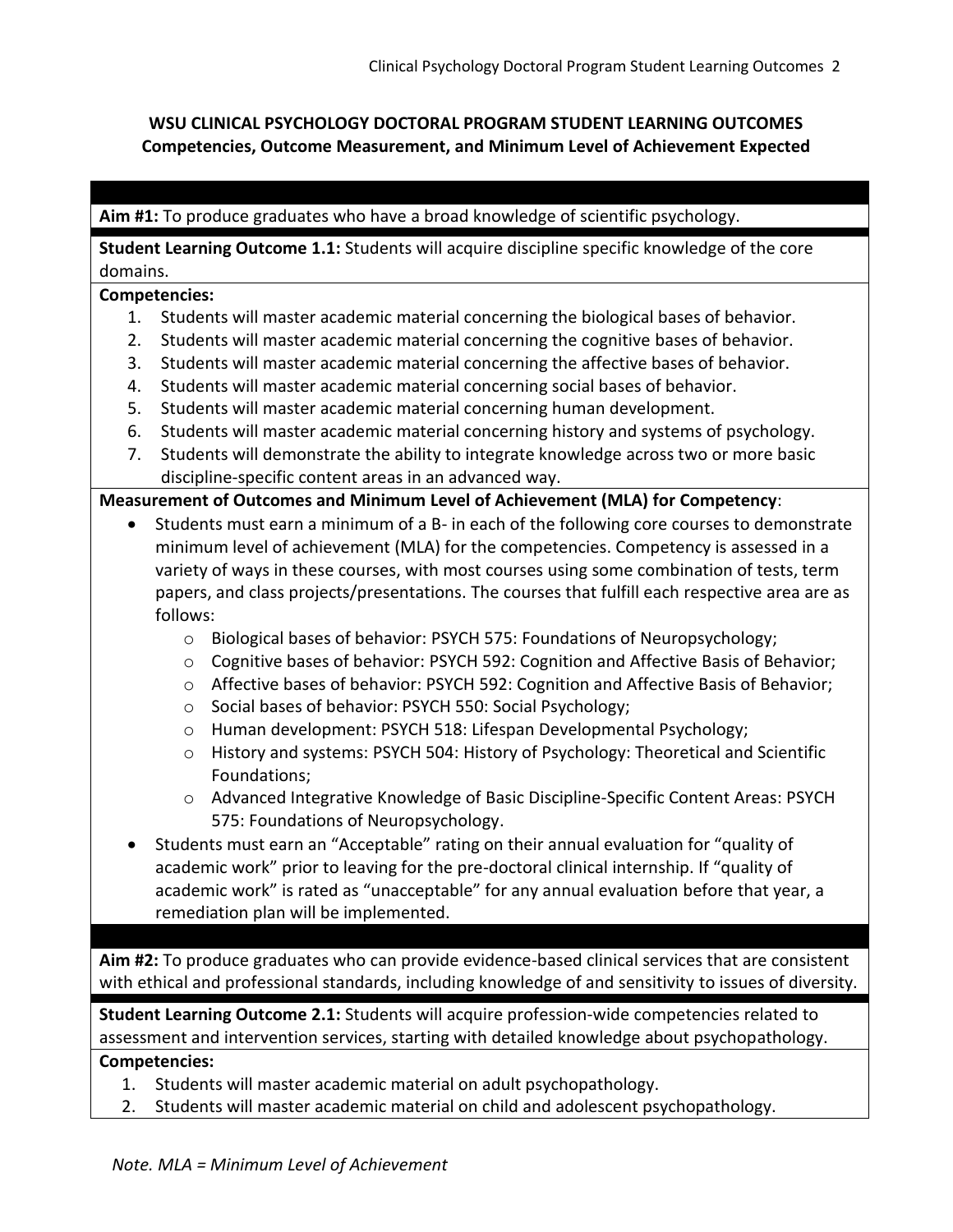### **Measurement of Outcomes and MLA for Competency:**

- Students must earn at least a B- in each:
	- o PSYCH 533: Adult Psychopathology;
	- o PSYCH 543: Developmental Psychopathology and Evidence-Based Assessment for Children.
- Students must earn an "Acceptable" rating on their annual evaluation for "quality of academic work" prior to leaving for the pre-doctoral clinical internship. If "quality of academic work" is rated as "unacceptable" for any annual evaluation before that year, a remediation plan will be implemented.

**Student Learning Outcome 2.2:** Students will acquire profession-wide competencies related to assessment and intervention services, including detailed knowledge about evidence-based psychological interventions.

#### **Competencies:**

- 1. Students will master academic material on adult psychotherapy.
- 2. Students will master academic material on clinical health and primary care psychology.

#### **Measurement of Outcomes and MLA for Competency**:

- Students must earn at least a B- in each:
	- o PSYCH 520: Adult Psychotherapy;
	- o PSYCH 544: Clinical Health and Primary Care Psychology.
- Students must earn an "Acceptable" rating on their annual evaluation for "quality of academic work" prior to leaving for the pre-doctoral clinical internship. If "quality of academic work" is rated as "unacceptable" for any annual evaluation before that year, a remediation plan will be implemented.

**Student Learning Outcome 2.3**: Students will acquire profession-wide competencies related to assessment and intervention services, including detailed knowledge about psychological assessment.

## **Competencies:**

- 1. Students will master academic material on psychometrics.
- 2. Students will master academic material on personality assessment and diagnosis.
- 3. Students will master academic material on intellectual and neuropsychological assessment.
- 4. Students will master academic material on child and adolescent assessment.

## **Measurement of Outcomes and MLA for Competency:**

- Students must earn at least a B- in each:
	- o PSYCH 514: Psychometrics
	- o PSYCH 535: Personality Assessment and Diagnosis;
	- o PSYCH 539: Cognitive and Neuropsychological Assessment;
	- o PSYCH 543: Developmental Psychopathology and Evidence-Based Assessment for Children.
- Students must earn an "Acceptable" rating on their annual evaluation for "quality of academic work" prior to leaving for the pre-doctoral clinical internship. If "quality of academic work" is rated as "unacceptable" for any annual evaluation before that year, a remediation plan will be implemented.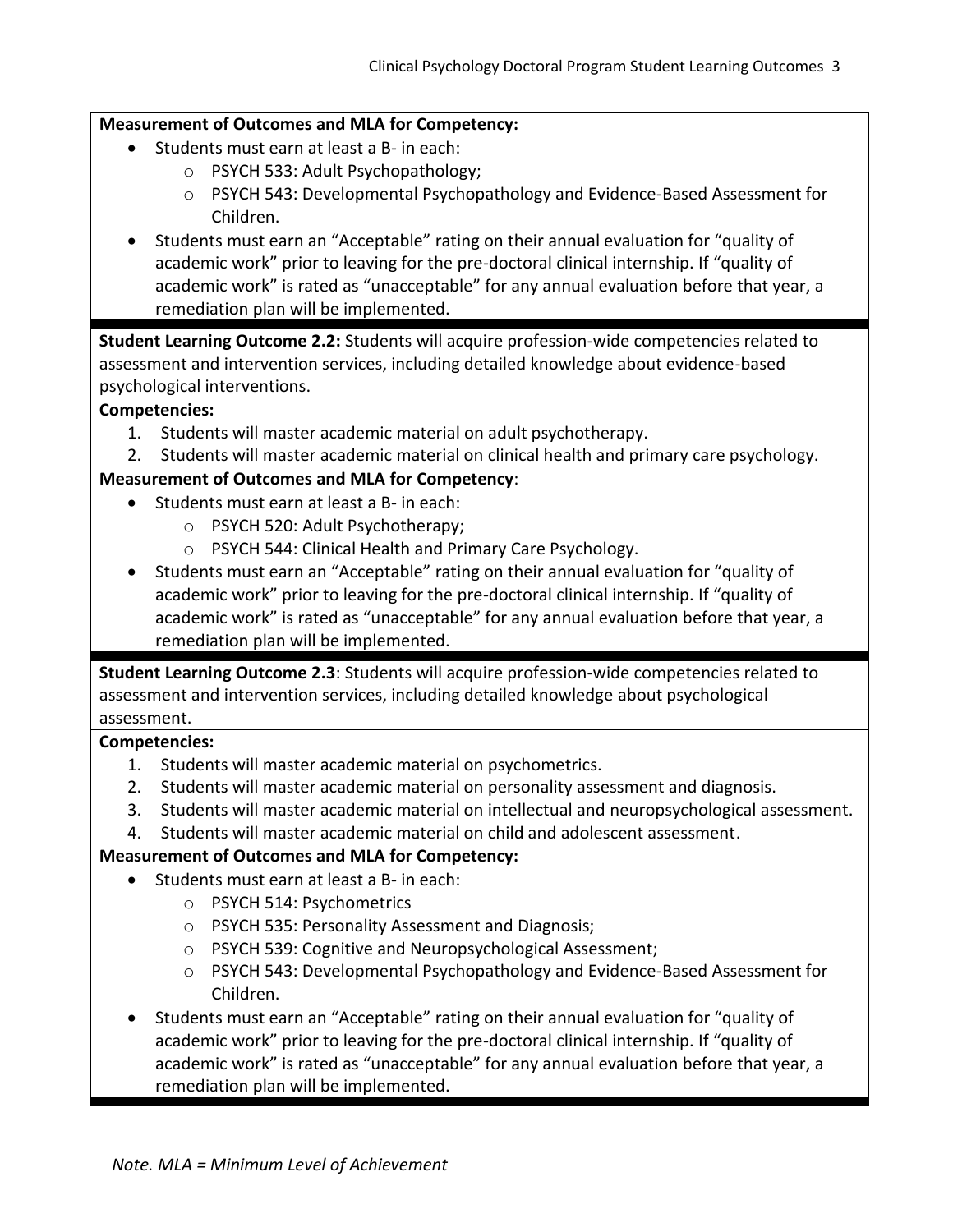**Student Learning Outcome 2.4:** Students will acquire profession-wide competencies related to assessment and intervention services, including detailed knowledge about consultation and supervision.

#### **Competencies:**

- 1. Students will master academic material addressing consultation.
- 2. Students will master academic material addressing supervision.

**Measurement of Outcomes and MLA for Competency:** Students must meet each:

- Students must score 80% or higher on average on the series of quizzes following consultation didactics;
- Students must score 80% or higher on average on the series of quizzes following supervision didactics.

**Student Learning Outcome 2.5:** Students will acquire and demonstrate profession-wide competencies related to individual and cultural diversity, including sensitivity, knowledge, and skills in regard to the role of human diversity in clinical psychology.

#### **Competencies:**

- 1. Students will master academic material on human diversity.
- 2. Students will successfully handle diversity issues throughout their practicum placements.

**Measurement of Outcomes and MLA for Competency:** Students must meet each:

- Students must earn at least a B- in PSYCH 552: Diversity Issues in Psychology.
- Students must receive a rating of at least "Meets Expectations" on the diversity-specific item(s) on evaluations from their practicum supervisor(s).
- Students must earn an "Acceptable" rating on their annual evaluation for "quality of academic work" prior to leaving for the pre-doctoral clinical internship. If "quality of academic work" is rated as "unacceptable" for any annual evaluation before that year, a remediation plan will be implemented.
- Students must earn at least a "Meets Expectations" rating on their annual evaluation for "overall clinical skills" prior to leaving for the pre-doctoral clinical internship. If "overall clinical skills" is rated as "fails to meet expectations" for any annual evaluation before that year, a remediation plan will be implemented.

**Student Learning Outcome 2.6:** Students will acquire and demonstrate the profession-wide competencies related to ethical and legal standards, demonstrating knowledge necessary to engage in ethical practice.

#### **Competencies**:

- 1. Students will master academic material on professional, ethical, and legal issues.
- 2. Students will demonstrate successful handling of ethical and professional issues throughout their practicum placements.

## **Measurement of Outcomes and MLA for Competency:**

- Students must earn at least a B- in PSYCH 530: Professional, Ethical, and Legal Issues.
- Students must receive ratings of at least "Meets Expectations" on the on the items addressing clinic policies/procedures, HIPAA, and the APA Ethics Code from their practicum supervisor(s).
- Students must earn an "Acceptable" rating on their annual evaluation for "quality of academic work" prior to leaving for the pre-doctoral clinical internship. If "quality of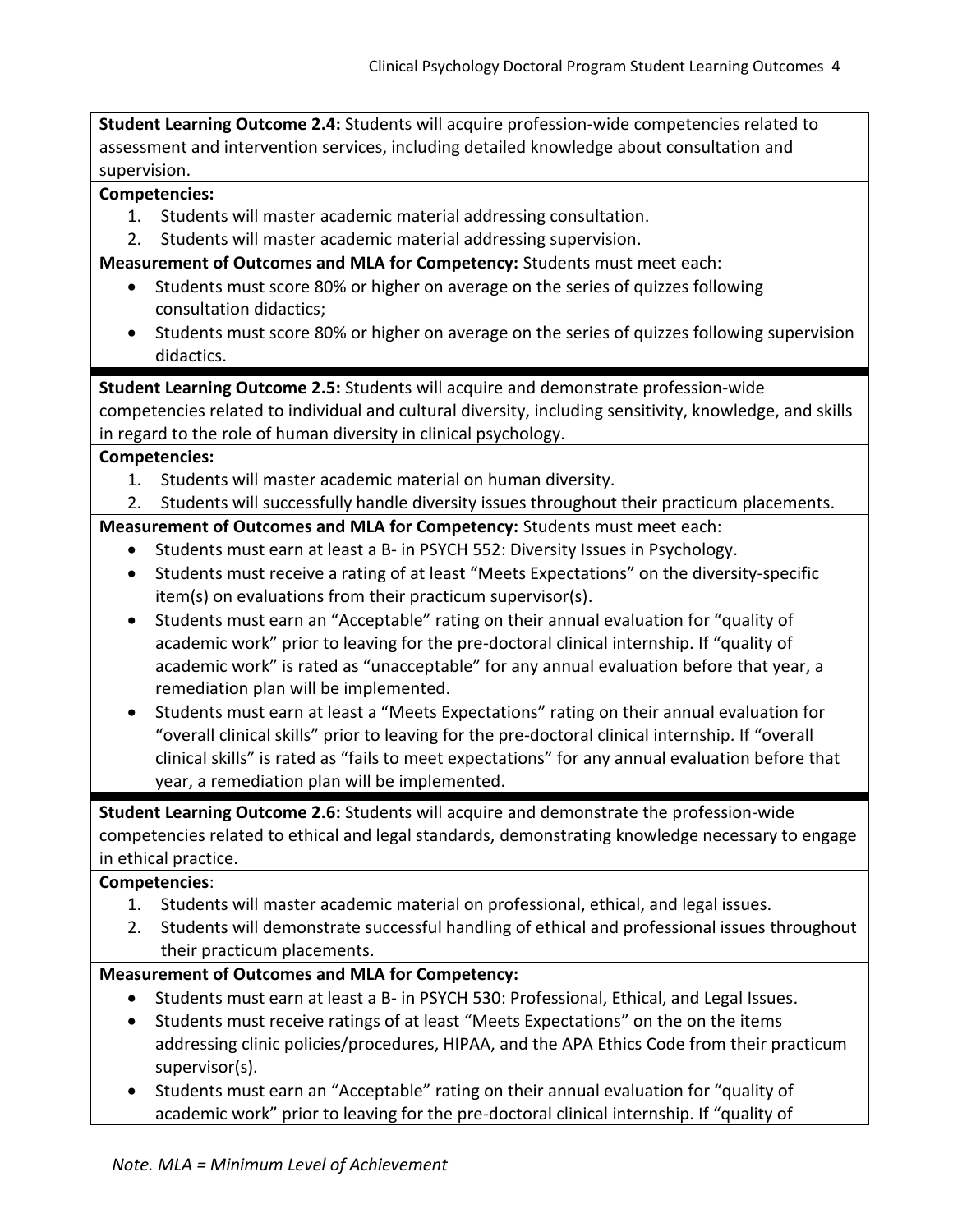academic work" is rated as "unacceptable" for any annual evaluation before that year, a remediation plan will be implemented.

• Students must earn at least a "Meets Expectations" rating on their annual evaluation for "overall clinical skills" prior to leaving for the pre-doctoral clinical internship. If "overall clinical skills" is rated as "fails to meet expectations" for any annual evaluation before that year, a remediation plan will be implemented.

**Student Learning Outcome 2.7:** Students will develop and demonstrate profession-wide competencies related to: (a) professional values, attitudes, and behaviors; (b) communication and interpersonal skills; (c) interprofessional/interdisciplinary skills providing a range of clinical services, including both therapy and assessment.

# **Competencies**:

- 1. Students will demonstrate professional values, attitudes, and behavior (e.g., prepared/on time for clients and supervision) across practicum experiences.
- 2. Students will demonstrate communication and interpersonal skills (e.g., collaboration with colleagues; feedback to clients) across practicum experiences.
- 3. Students will demonstrate basic psychotherapy skills in two semesters of beginning practicum at WSU Counseling and Psychological Services.
- 4. Students will demonstrate interprofessional/interdisciplinary skills (e.g., collaboration with other health professionals) at more advanced practicum sites/externship placements (e.g., Marimn Health Center, Cougar Health Services – Behavioral Health).
- 5. Students will demonstrate the competent practice of psychotherapy at the WSU Psychology Clinic and various externship placements, including successful implementation of empirically-supported interventions.
- 6. Students will demonstrate competent psychological assessment skills at the WSU Psychology Clinic and various externship placements, including the ability to administer, score, and interpret a range of personality and cognitive measures as well as integrate these findings into an assessment report that clearly addresses the referral question(s).
- 7. Students will demonstrate the competent practice of psychotherapy and psychological assessment during internship.

**Measurement of Outcomes and MLA for Competency:** Students must meet each:

- Satisfactory ratings in (a) professional values, attitudes, and behavior; and (b) communication and interpersonal skills across practica, starting with the Counseling and Psychological Services practicum (defined as 80% or more items on the practicum evaluation rated as at least "Meets Expectations") and earning a Satisfactory (S) grade in all enrolled practicum courses each semester (i.e., PSYCH 545: Psychology Clinic Assessment and Psychotherapy Practicum, PSYCH 537: Psychology Clinic Assessment Practicum, PSYCH 546: Counseling and Psychological Services Practicum, and/or PSYCH 548: Clinical Externship).
- Satisfactory ratings in basic psychotherapy skills during the Counseling and Psychological Services practicum (defined as 80% or more items on the practicum evaluation rated as at least "Meets Expectations") and earning a Satisfactory (S) grade in PSYCH 546: Counseling and Psychological Services Practicum.
- Satisfactory ratings of advanced level psychotherapy skills, including the implementation of empirically-supported interventions across practicum sites (defined as 80% or more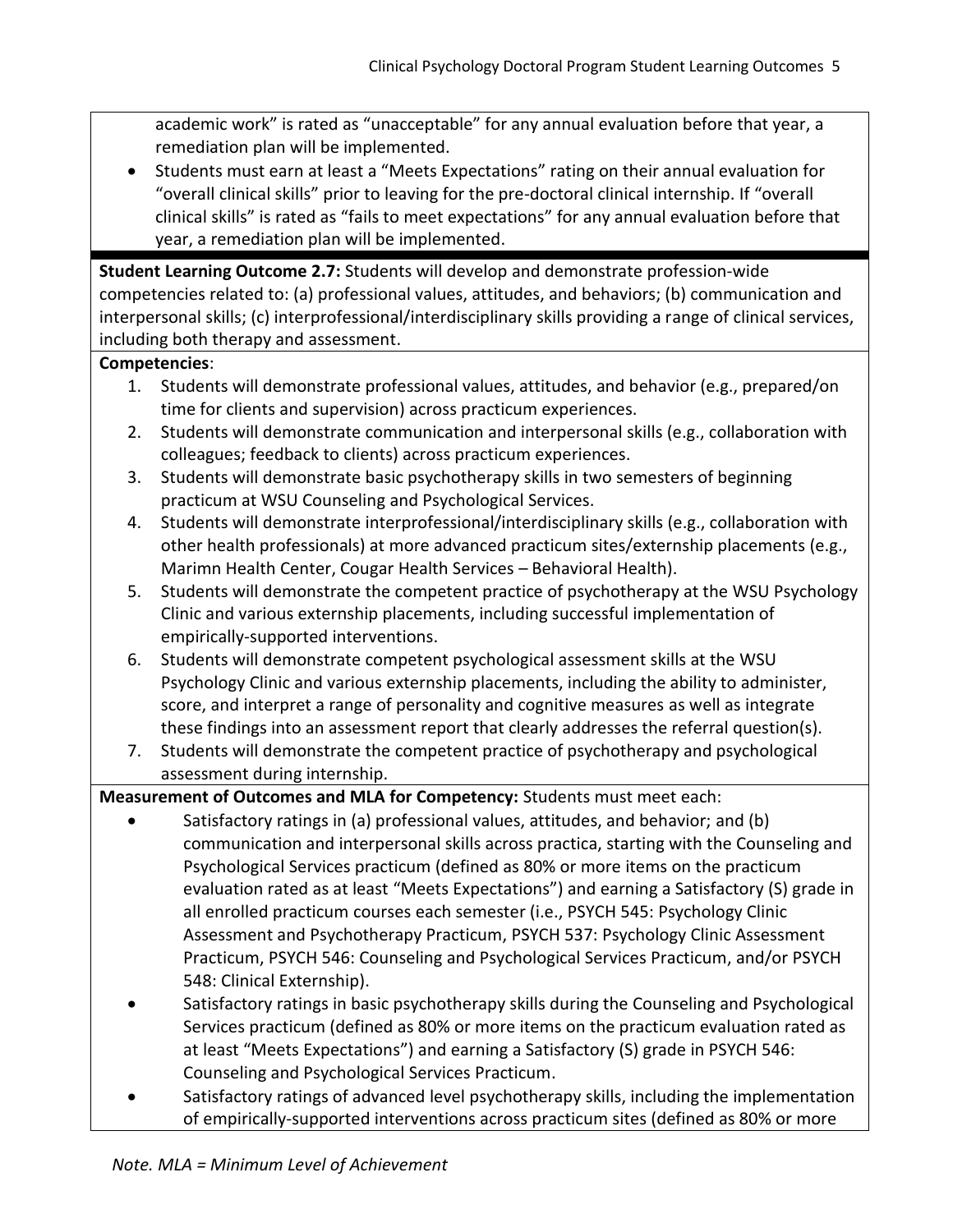items on the practicum evaluation rated as at least "Meets Expectations") and earning a Satisfactory (S) grade in all enrolled practicum courses each semester (i.e., PSYCH 545: Psychology Clinic Assessment and Psychotherapy Practicum, PSYCH 546: Counseling and Psychological Services Practicum, and/or PSYCH 548: Clinical Externship).

- Satisfactory ratings of diagnosis and assessment skills (defined as 80% or more items on the practicum evaluation rated as at least "Meets Expectations") and earning a Satisfactory (S) grade in all enrolled practicum or practica each semester (i.e., PSYCH 545: Psychology Clinic Assessment and Psychotherapy Practicum, PSYCH 537: Psychology Clinic Assessment Practicum, and/or PSYCH 548: Clinical Externship).
- Satisfactory ratings in interprofessional/interdisciplinary skills during more advanced practica, such as Marimn Health or Cougar Health Services – Behavioral Health (defined as 80% or more items on the practicum evaluation rated as at least "Meets Expectations") and earning a Satisfactory (S) grade in all enrolled practicum or practica each semester (i.e., PSYCH 545: Psychology Clinic Assessment and Psychotherapy Practicum and/or PSYCH 548: Clinical Externship).
- Successful completion of a year-long (or equivalent) APA-accredited predoctoral internship, including a satisfactory final evaluation (based on the site-specific format) from the Director of Training at the internship site and earning a Satisfactory (S) grade in PSYCH 595: Clinical Internship in Psychology.
- Students must earn at least a "Meets Expectations" rating on their annual evaluation for "overall clinical skills" prior to leaving for the pre-doctoral clinical internship. If "overall clinical skills" is rated as "fails to meet expectations" for any annual evaluation before that year, a remediation plan will be implemented.

**Aim #3:** To produce graduates who are capable of contributing to current knowledge in clinical psychology.

**Student Learning Outcome 3.1:** Students will acquire discipline specific knowledge of research methodology and statistical analysis.

# **Competency:**

1. Students will master academic material on research methodology and techniques of data analysis.

# **Measurement of Outcomes and MLA for Competency:**

- Students must earn at least a B- in each:
	- o PSYCH 511: Analysis of Variance and Experimental Design;
	- o PSYCH 512: Correlation, Regression, and Quasi-Experimental Design.
- Students must earn at least a "Meets Expectations" rating on their annual evaluation for "overall research skills" prior to leaving for the pre-doctoral clinical internship. If "overall clinical skills" is rated as "fails to meet expectations" for any annual evaluation before that year, a remediation plan will be implemented.

**Student Learning Outcome 3.2:** Students will demonstrate the ability to produce original scholarship by executing an empirical study and communicating the findings in both written and oral format.

**Competencies:**